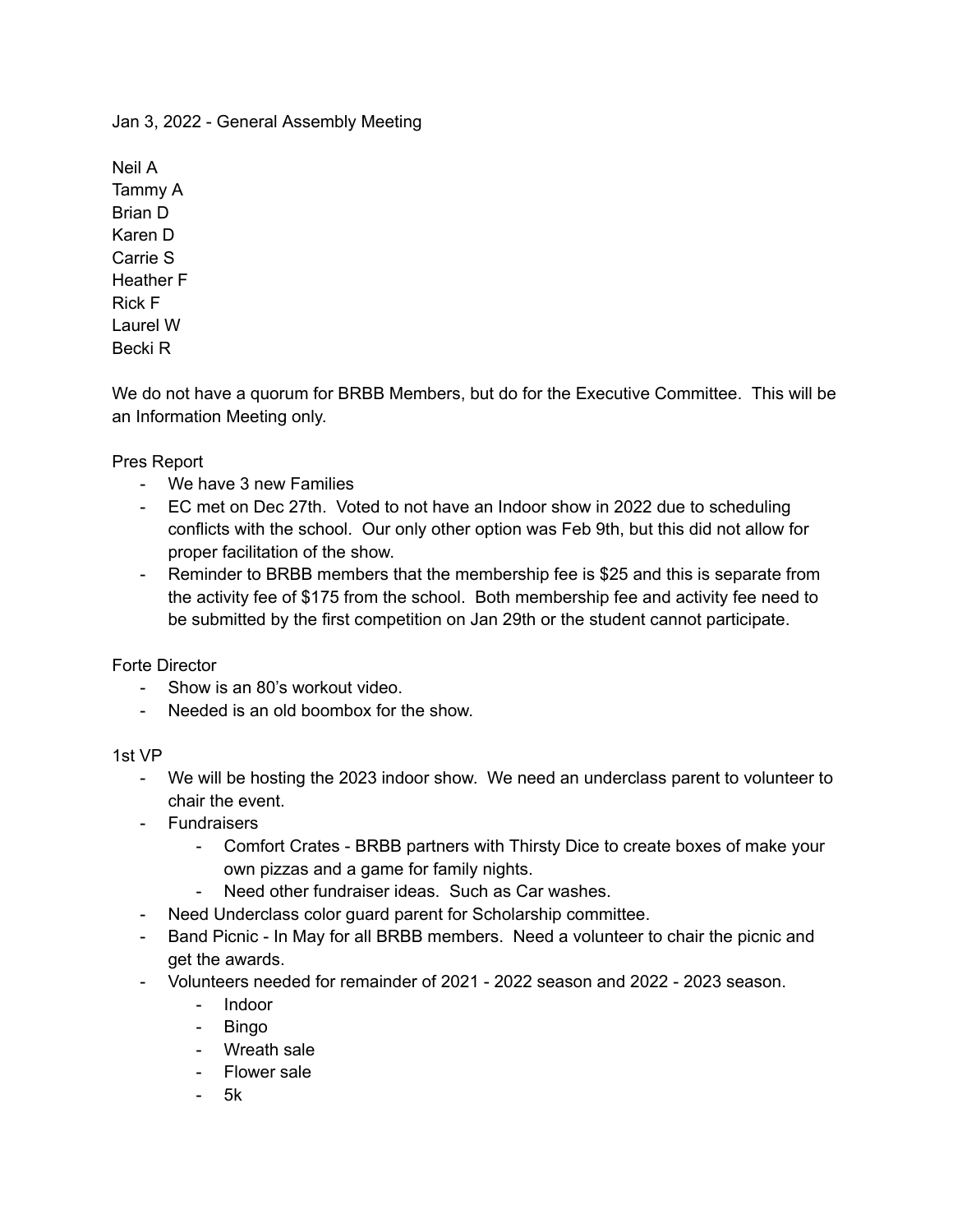- Current Sr parents are stepping down and the end of the 2022 school year and EC positions will need to be filled as well.

# 2VP

- Any pictures please send to the 2nd VP email address. [2vpres@soudertonbigred.org](mailto:2vpres@soudertonbigred.org).

### **Treasurer**

- Difficult fundraiser year
- We have a balance of \$3776 in the account, but we are just at the beginning of Indoor and additional expenses will be incurred for the season.
- We are still needing membership fees from students for the indoor season.

# DAL

- Volunteers will be needed soon. Signup Genius will be coming soon, so look for that for Forte, Encore and Jazz.
- We will be needing a truck driver for the 2022 2023 season. Current driver is a Sr parent and will be stepping down at the end of the school year.

# **Secretary**

- Bylaws are updated and posted.
- EC meeting min have been emailed to the EC members.

### Band Director

- Nothing for Outdoor
- Requesting Mr. Wilson to email out a weekly update.

#### Uniforms

- Nothing

#### Quartermaster

- Need to remove the battery from Middle Red.
- Desk for Encore show needs wheels
- Equipment Repair Marimba has 3 keys to be repaired.

#### Tech & Comm

- Nothing to add.

### Social Media

- Send pics if you have them to 2nd VP [2vpres@soudertonbigred.org.](mailto:2vpres@soudertonbigred.org)

#### Special Committee

- Need Bylaw Committee formed to review and update if needed.

# Financial Review